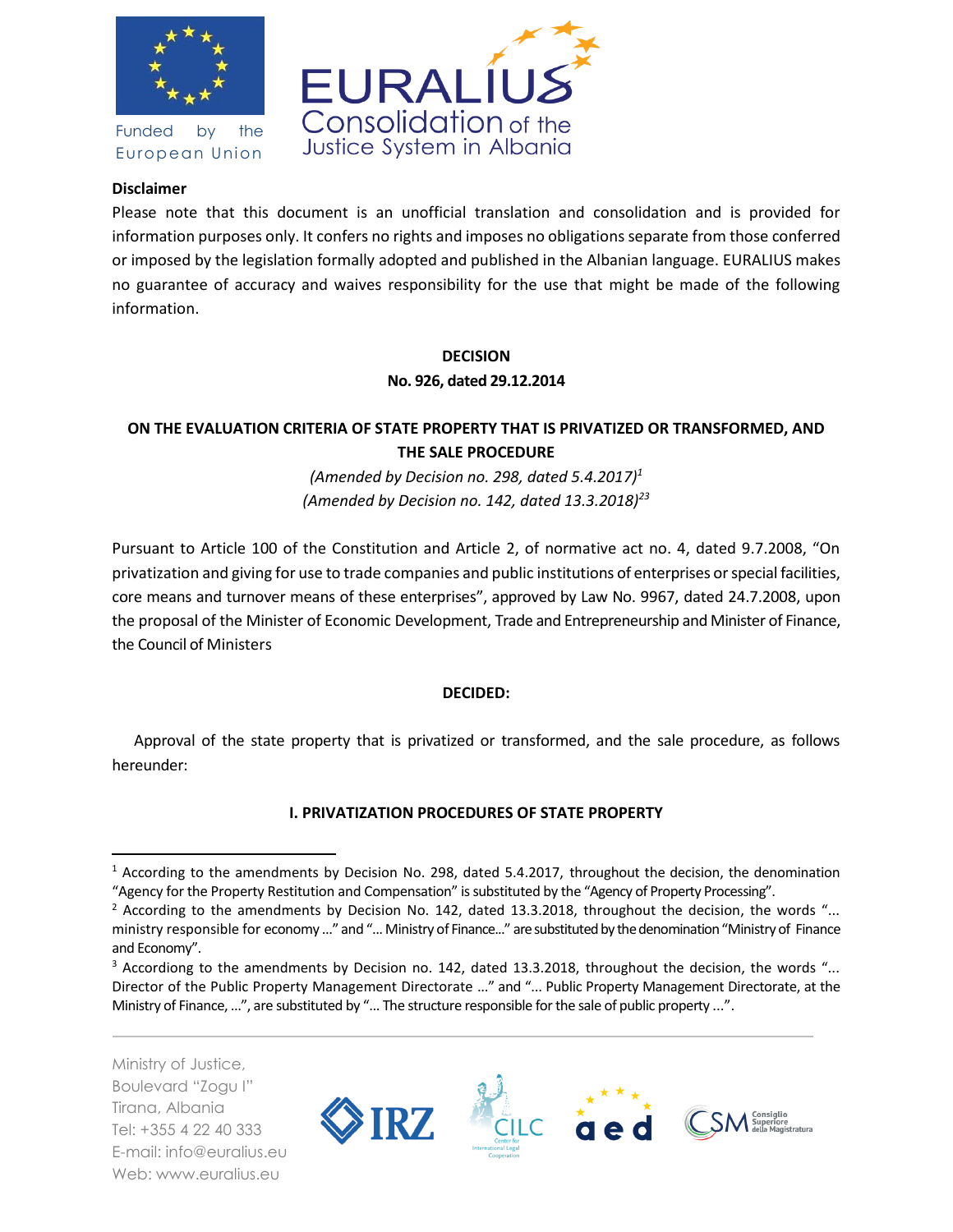

1. All separate enterprises or facilities, core means, turnover means under administration or in the custody of institutions, enterprises and trade companies with wholly state-owned capital, for which it was given the approval of the Minister responsible for economy for the commencement of the procedures of privatization or transformation into trade companies shall be subject to this Decision.

2. Central institutions and bodies of local self-government units submit their requests for the privatization of enterprises or institutionsthey have under administrative dependence or in ownership, in the ministry responsible for the economy. The Minister responsible for the economy issues the privatization approval order, according to the above mentioned requests. If the ministry responsible for the economy requires from the central institutions or bodies of the local self-government units the request for privatization statement for the properties of the enterprises or institutions they have under administrative dependence, these institutions are obliged that within 30 (thirty) days from the date of receiving the request, to send their opinion on the privatization of these properties.

If the central institutions and/or bodies of local government share their view on the non-privatization of the properties of enterprises or institutions they have under administrative dependence, then they should clearly argue this fact.

In cases when, for the facilities that are in ownership of the local power bodies, it was taken the decision of the council of local government units on their privatization/alienation and these facilities were approved in order to be included in a privatization procedure, but the the relevant local power body does not send its representative as a member of the evaluation committee, the institution responsible for the privatization of state property asks from the institution of the respective prefect to send the representative who will participate in the evaluation committee.

The representative of the prefecture shall carry out all the procedures for the privatization of the facility, including the land, according to this decision.

3. The evaluation committee of the state property, pursuant to this decision, is set up by the minister responsible for economy. This committee is composed of 3 (three) members: the chairperson of the branch of public companies, at the prefecture where the facility is located, one licensed evaluation expert and one representative of the enterprise or institution which administers the facility. The Committee is chaired by the chairperson of the branch of public companies.

According to the needs of the evaluation process of the facility, the minister responsible for economy orders that an accounting expert or other experts of the relevant field participate in the evaluation committee.

4. The evaluation experts, part of the state property evaluation committee, are selected by the minister responsible for the economy. Expenditures for the preparation of the evaluation documentation (expert fees etc.) are covered

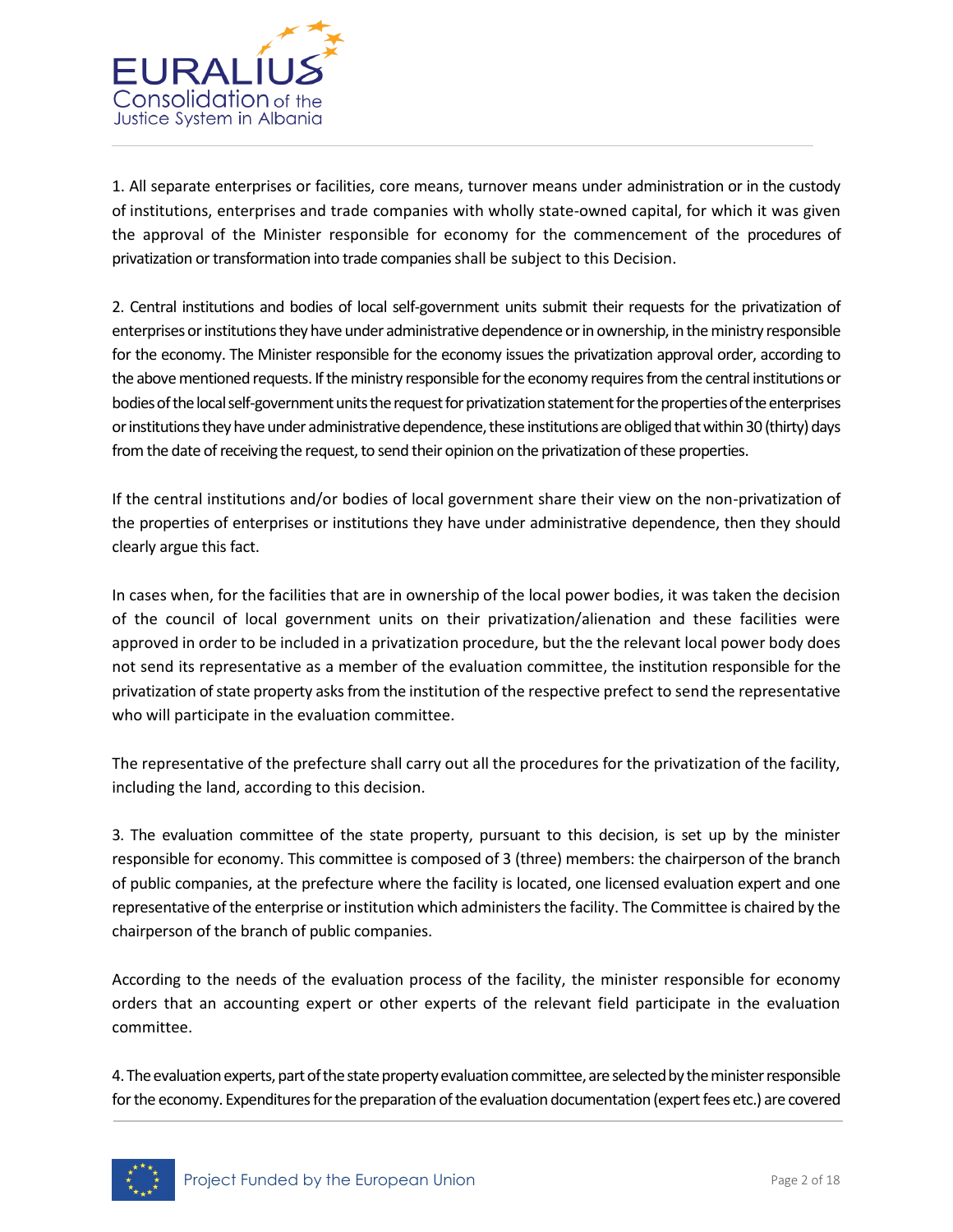

by the ministry responsible for the economy, except when the minister responsible for the economy orders the payment from institutions, enterprises and/or dependency companies. This payment will be 2 (two) percent of the value of the evaluated facility or group of facilities, but not less than 60 000 (sixty thousand) ALL and not more than 300 000 (three hundred thousand) ALL, with VAT .

5. Approval for inclusion in the privatization process of movable property, as a separate element, is made by the respective institution of administrative dependence. After issuing the approval for privatization, this institution sets up the property evaluation committee.

The committee is chaired by the respective representative of the administrative structure and consists of 3 (three) members, one of whom shall be an expert in the relevant field. Expenditures for the preparation of the evaluation documentation (expert fees etc.), in this case, are covered by the institution or enterprise in whose administration the property is found.

6. The set-up of an evaluation committee for construction facilities, which have been under the administration of an entity that does not further exist, is made upon the order of the minister responsible for economy. The evaluation committee in this case, is chaired by the chairperson of the branch of public companies where the facility is found and consists of licensed evaluation experts, according to the needs of the evaluation process.

# **II. EVALUATION OF STATE PROPERTY ELEMENTS**

1. The procedures for the evaluation of state property start upon the issuance of the order of the minister responsible for economy.

2. The evaluation of facilities is made by the evaluation committee, in conformity with the real market value, by using market evaluation methods, pursuant to the legislation in force. The evaluation committee keeps responsibility for the evaluation made and for the documents drafted and signed by it (genplans, invoices, acts of evaluation, etc.).

3. Upon issuance of the order of the minister responsible for economy on the establishment of the evaluation committee of the facility to be privatized or to be included in the compensation fund, the evaluation committee inspects and verifies the real situation of the facility and then the evaluation experts of this committee, within 15 (fifteen) days, prepare in 5 (five) original copies the genplan of the enterprise or of the facilities to be privatized, which clearly stipulate the surfaces under the facility and the functional land. The branch of the respective public companies shall make a notification in the premises and in the premises of the local government body in the territory of which the facility is located, for the effect of former landowners, if any.

4. The evaluation expert, within 15 (fifteen) days from the issuance of the order for the privatization of the facility, prepares in 5 original copies the relevant genplan, which clearly stipulates the surface under

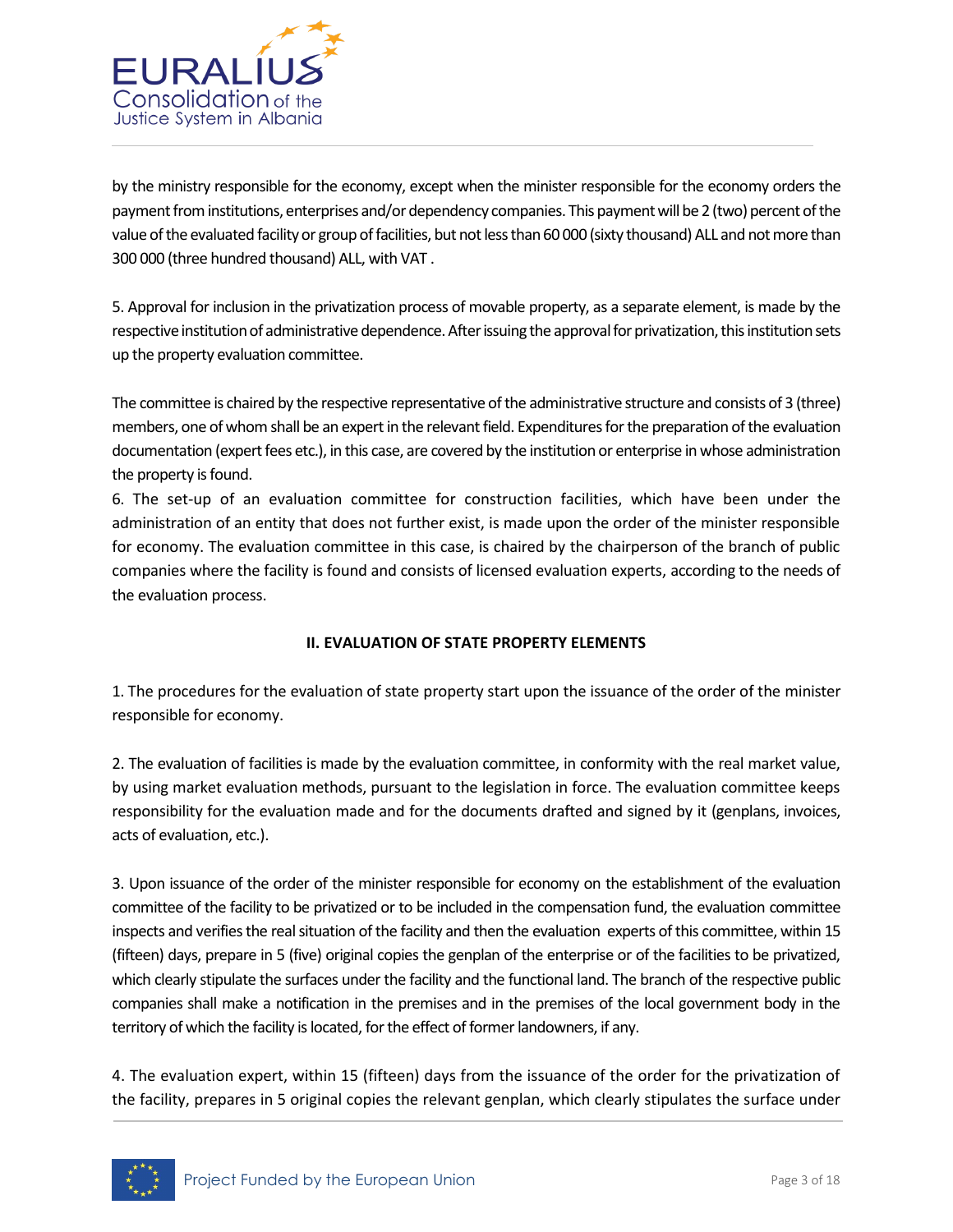

the facility, the functional area and the general area. The evaluation expert is responsible for the correct design of this plan.

If, following the design of the plan by the assessment expert, there is a free area of land (more than the surface under the facility and the functional one), the administering institution, in compliance with the relevant legal procedures, passes them to the Property Treatment Agency for use of the fund compensation for former owners or for physical restitution.

5. The evaluation committee, after receiving the genplan prepared by the experts, delivers to the institution of the prefect, in the territory where the facility is found, the request for the confirmation of this genplan.

The prefect authorizes a representative, who signs the genplans of the facilities required by the branch of public companies. The institution of the prefect confirms the genplan of the facility, by signing and sealing 5 (five) original copies, within 10 (ten) days from the date of receiving the request of the branch of the relevant public companies and forwards to this branch the documentation, duly signed and sealed. Excess of such term makes this institution responsible.

6. After receiving the genplan of the facility, as confirmed by the prefecture, the branch of public companies shall request from the local property registration office data on the ownership of the facility and the land to be privatized, the indicative map, mortgage certificate or ownership certificate, if applicable. The above request of the branch of public companies is accompanied by a copy of the genplan, confirmed by the prefecture of the respective district. The local immovable property registration office, within 10 (ten) days from the date of receipt of the request, sends to the branch of public companies the data it possesses for the property that is privatized, the indicative map, mortgage certificate or ownership certificate, if any. The local immovable property registration office is liable for the confirmed data and for the excess of the legal deadline set forth in this decision.

7. The branch of public companies, after receiving from the local immovable property registration office the indicative map, with the relevant data of the facility, asks from the Agency for Property Restitution and Compensation a confirmation whether the land where the facility is found, has owners, recognized by a decision of the Committee for Property Restitution and Compensation, and the relevant price of the land where the facility is found, based on the price determined in the map of prices by this agency, and approved by the decision of the Council of Ministers. In cases when this price does not exist in the map of prices, then the evaluation experts determine the sale price of the land of the facility to be privatized.

8. The Agency for Property Restitution and Compensation, within 10 (ten) days from the date of receiving the request, delivers to the branch of public companies the confirmation for the price of the facility land and the respective decisions on the property restitution and compensation, accompanied by the property

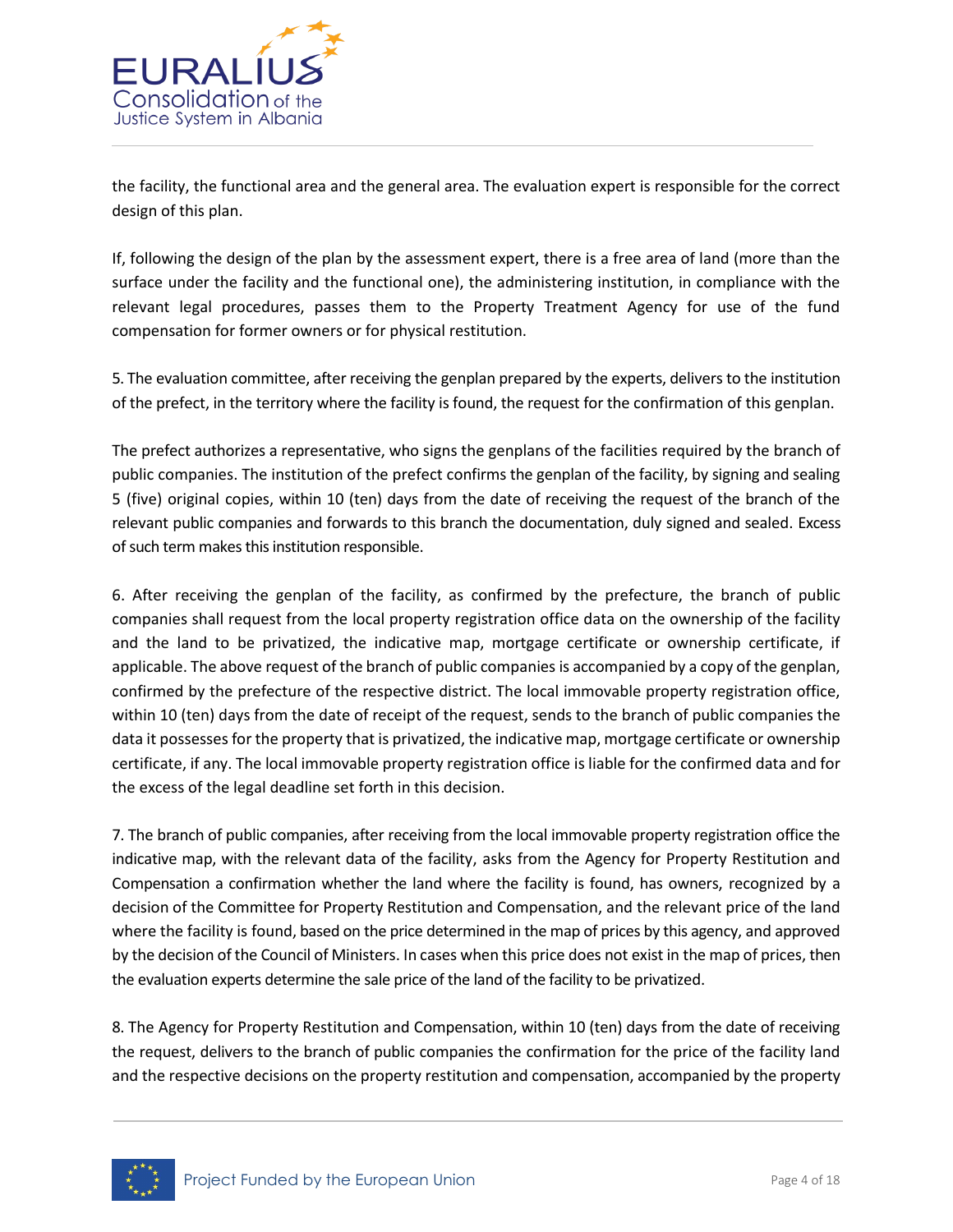

alignment plan, which shall clearly stipulate the border of the property and any additional information, if applicable, which is linked with the respective decision for property restitution and compensation.

9. The evaluation expert determines the price of the land where the respective facility is found, based on the price determined in the map of prices, drafted by the Agency for Property Restitution and Compensation and approved by the decision of the Council of Ministers. In cases when this price does not exist in the map of prices, then the evaluation experts determine the sale price of the land of the facility to be privatized according to the market price. The evaluation expert is responsible for the land evaluation made by him/her. The Agency for Property Restitution and Compensation is responsible for the land price, confirmed with the relevant letter and for exceeding the legal term, determined in this decision.

The chairperson of the evaluation committee submits to the evaluation expert all the above documentation and the evaluation expert drafts the evaluation report for the relevant facility. The evaluation expert chooses the relevant method for the evaluation of the facility and is responsible for the evaluation made and the value determined by him/her.

10. The term for the completion of the evaluation documentation for buildings, constructions, and production/service lines shall be no more than 50 (fifty) days, from the issue date of the order for the establishment of the evaluation committee by the executive. For transport machineries, equipment, etc. this term shall be not more than 20 (twenty) days, from the date of order issue. The evaluation committee is responsible for compliance with this term.

- 11. For the documentation prepared by the evaluation committee, it is conducted the following procedure:
	- a) It is sent to the minister responsible for economy:
	- I. for construction facilities, production/service lines, determining the value of the facility, the general area, the area under the facility and the functional area;
	- II. for transport machineries, equipment, means, economic inventory, turnover means, etc., when assets shall be sold separately.
	- b) The Ministry of Finance and Economy, after controlling whether this documentation has passed to the relevant structures, forwards it to the Committee of Review and Transparency, set up by the order of the minister responsible for economy, for the verification, confirmation and transparency of the provatization documentation procedure for the state property, delivered for sale;
	- c) The Committee of Review and Transparency, set up by the minister responsible for economy, is composed of:
		- the deputy minister of Finance and Economy, chairperson;
		- one representative of the General Regulatory Directorate and Compliance, MFE, member;
		- two representatives of the General Directorate of Economy and Supporting Services, MFE, member;
		- one representative of the Auditing Directorate, MFE, member.

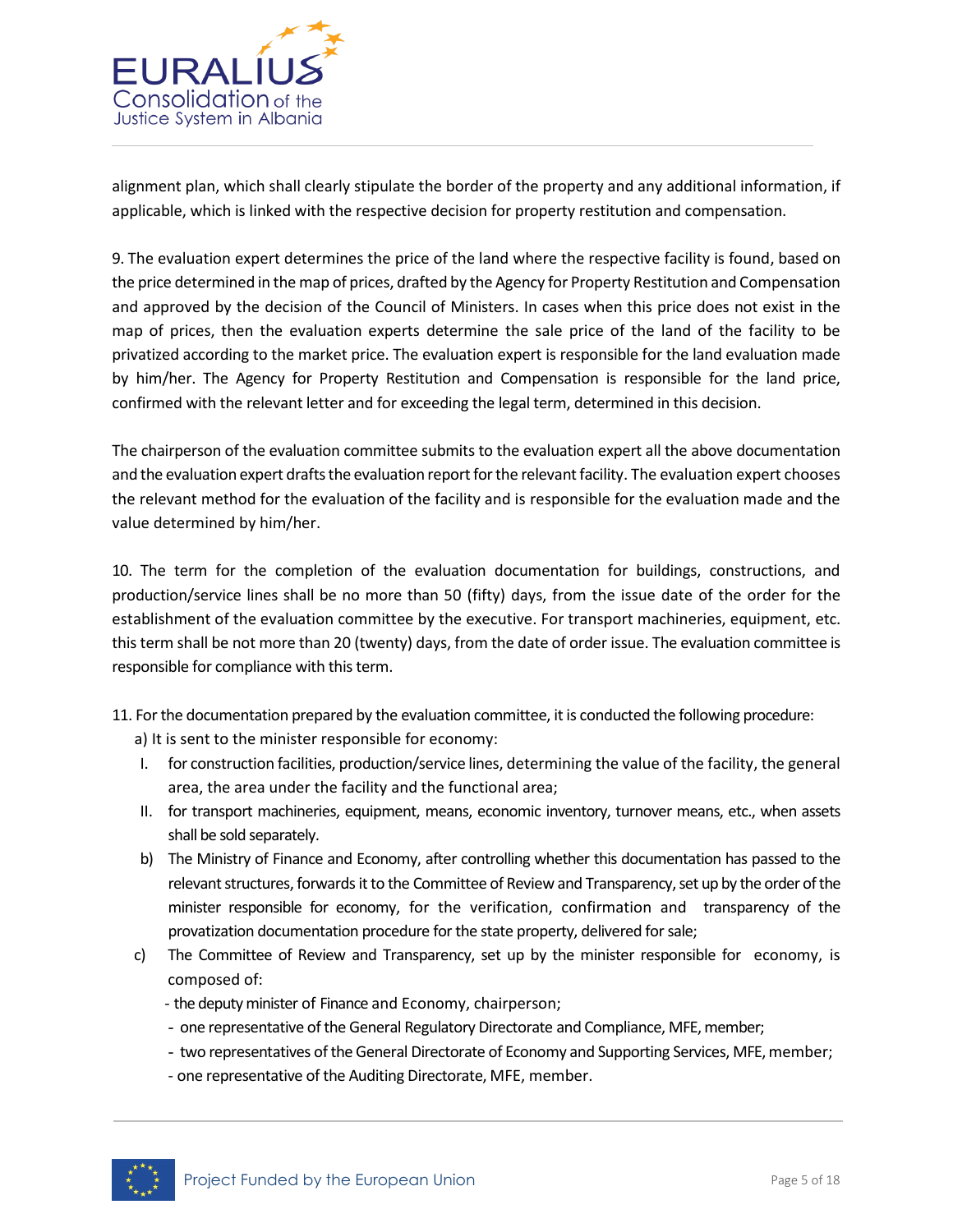

- ç) The Committee of Review and Transparency recommends the minister responsible for economy the follow-up of the privatization procedure by the structure responsible for the sale of public property, if the legal required documentation exists and has passed at all the structures provided in this decision. Otherwise, the Committee of Review and Transparency requires the completion of the documentation.
- d) The duties, evaluation methods and procedure on convening the Committee of Review and Transparency are determined in the instruction issued pursuant to decision no. 926, dated 29.12.2014, of the Council of Ministers, "On the evaluation criteria of the state property that is privatized or transformed, and the sale procedure", as amended.

12. The evaluation of property of state enterprises that are transformed, pursuant to the order of the minister responsible for economy, is made in conformity with this decision.

13. The evaluation expert of immovable properties drafts the relevant genplan of joint-stock companies and companies with joint capital, which are under evaluation process for the privatization, when it appears necessary the drafting of a new genplan, different from the one prepared at the time of the company establishment.

14. The Company, delivers the request for the confirmation of the genplan, drafted by the relevant evaluation expert, to the institution of the prefect, where she has the location. The institution of the prefect, within 10 (ten) days from the date of request receipt, confirms the genplan of the company, by signing and sealing it in 5 (five) original copies, and then forwards it to the company.

Debt and crediting liabilities of public enterprises, that are privatized, are closed at the time of ownership change. The director of the state enterprise keeps responsibility for the increase of debit-credits, from the announcement date of changing the state property.

15. The following is conducted for debt and credit liabilities:

- a) When the privatization of the entire state enterprise is made, the debt and credit obligations are transferred to the state. The central institution or local government organs, subject to the administrative dependence of the enterprise, charge a financial system employee or a free professional with a special contract to track the collection up to 30 (thirty) days from the date of delivery of the facility. These employees are entitled to a remuneration of 5 (five) to 10 (ten) percent of the amounts received, but no more than 12 (twelve) basic salaries of the finance director at the district council or the municipal council. Such remuneration is reduced to zero if the contract is not implemented. This contract shall be valid for up to 3 (three) months and, after this time, the actions will be based on Law No. 8901, dated 23.5.2002, "On Bankruptcy".
- b) When the partial privatization of the state enterprise is made, its debit and credit obligations pass, for follow-up, to the administration that remains for the state part.

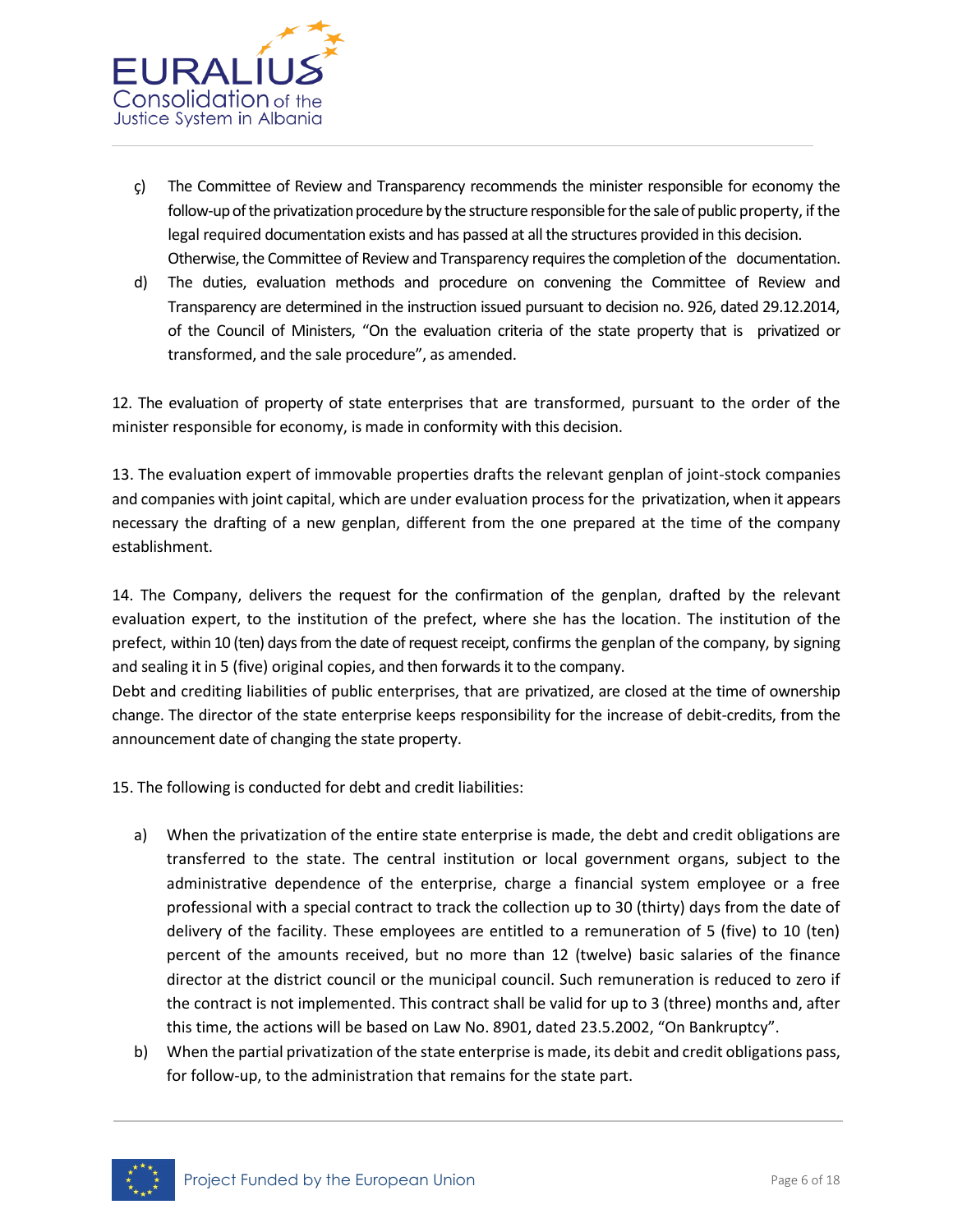

16. In cases when in the composition of the property that is privatized there are no surface construction facilities, but only underground construction facilities (tunnels), then the evaluation, for effect of privatization, shall be made only for the facility (construction structure), without land, according to the relevant legal documentation (list of inventory, decision of the Council of Ministers, etc.) of the administration/owner institution. In cases when, for the land where the underground facility is located, there are land owners, recognized by the decision of the Committee for Property Restitution and Compensation, then they enjoy the right to pre-emption, according to the determinations of this decision.

#### **III. PROCEDURE OF STATE PROPERTY SALE**

1. The Directorate of Public Property Management, at the Ministry of Finance, accepts the evaluation file for the facility to be privatized, if for this facility regular documentation exists for this facility, and such documentation has passed to the relevant structures, determined in this decision. On the contrary, the Directorate of Public Property Management, at the Ministry of Finance, asks for the completion of the documentation.

2. The sale of the facility is made as follows hereunder:

a) For cases when it is confirmed that the facility is located in the land of expropriated subjects, the sale is made without auction and the expropriated subjects of the land, pursuant to Law No. 9235, dated 29.7.2004, "On property restitution and compensation", as amended, are entitled to preemption for the facility with the initial value.

In this case, the Directorate of Public Property Management, at the Ministry of Finance, displays an announcement in its premises, for a twenty-day term, only for the land owners, while the branch of public companies displays this announcement in its premises and at the facility.

The documentation for granting the right to pre-emption, for the facility to be privatized, in each case, is reviewed and confirmed by separate minutes and is approved by the committee set up by the Director of Public Property Management, at the Ministry of Finance.

b) For the cases when the committee set up by the director of the Directorate of Public Property Management, at the Ministry of Finance, there are difficulties in updating the cartographic documentation (alignment plan of the property of former owners, the genplan of the facility under privatization process and the indicative map issued by the relevant local office of immovable property registration) for the land, the area under the facility and the functional area of the facility, or enterprise under privatization process, according to point 12, of this Chapter, then the Directorate of Public Property Management, at the Ministry of Finance, shall engage licensed experts of the cartography field. At the end of the verification, the licensed expert shall submit the cartographic documentation, with the relevant notes, for the result of the verification. The expert keeps legal responsibility for the conclusions that he will submit at the Directorate of Public Property Management, at the Ministry of Finance. The expenses for making these verifications shall be covered by the interested party for the purchase of the facility or enterprise.

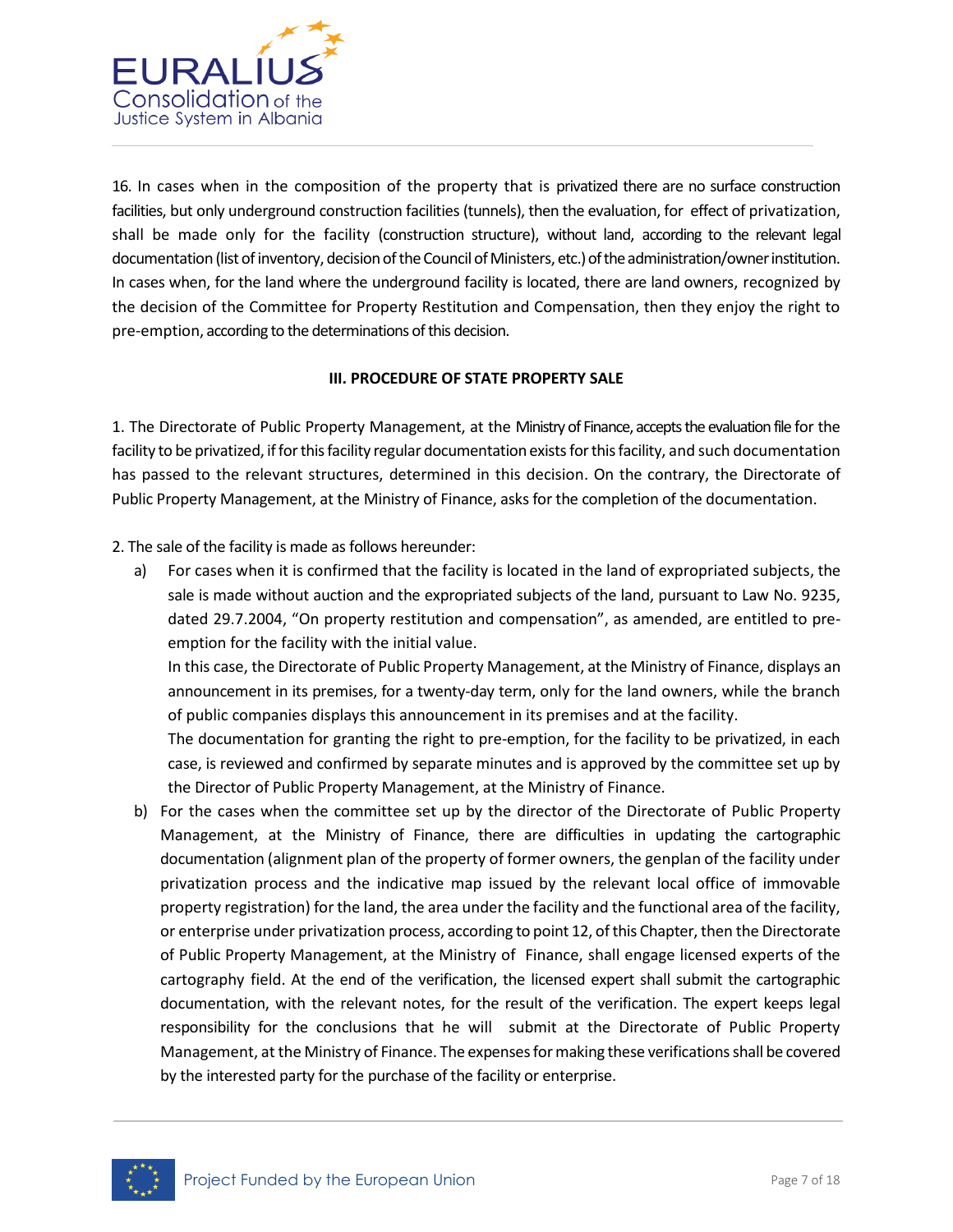

- c) In cases when the former owners of the land, after the display of announcement, according to letter "a", of this point, by the Directorate of Public Property Management, at the Ministry of Finance, and the branches of public companies at the relevant prefecture, have not submitted the documentation, according to point 11, of this chapter, an announcement is made, from once to twice in the Bulletin of Official Notifications, by determining for the former owner of the land a new thirty-day term for the submission of the legal documentation. If, even in the second term, the former owner does not appear, then the facility passes for publication for sale by auction, according to the procedures determined in this decision. In case of realization of the facility sale, together with the land, by auction, the land value, determined according to the value map, goes directly to the former owner of the land.
- ç) In cases when it is confirmed that the facility that is privatized is not located in the land of expropriated subjects, and for the caes when the Agency for Property Restitution and Compensation is not able to confirm the ownership of the land, for the facility that is privatized, it is subject to an auction, according to the procedures of this decision. When, on the date of the auction, the former owner of the land appears, with documentation according to point 11, of chapter III, of this decision, then he/she enjoys the right to pre-emption with the initial value of the facility. Even in this case, actions will be conducted according to letter "a", of point 2, chapter III, of this decision, but only after the confirmation of the ownership documentation, filed by the former owner of the land at the Agency for Property Restitution and Compensation, local power bodies, local immovable property registration office or any other public institution.

In cases when, during the period of facility publication, before the date of the auction, it is filed at the Directorate of Public Property Management, the request of the former land owner, accompanied by the respective documentation of land ownership, then actions will be conducted according to letter "a", point 2, chapter III, of this decision, but only after the confirmation of the ownership documentation, filed by the former owner of the land, at the Agency for Proeprty Restitution and Compensation, local power bodies, local immovable property registration office or any other public institution.

3. In the auctions for the sale of properties of companies under liquidation, which are involved in their capital, it is not applied the right to pre-emption for the former land owners. They take part in the auction like all the others. In cases of being announced winners, the land value is deducted for the former owners, recognized by a decision of the Committee for Property Restitution and Compensation, evaluated with the prices of the land value map, approved by the Council of Ministers.

4. The procedures of publication start after the documents for facility evaluation have been submitted at the Directorate of Public Property Management, at the Ministry of Finance.

5. The auction initial value is VAM (remaining amortization value), determined according to chapter II, of this decision, (core means + turnover means + land value). The auction takes place only for the value of the core

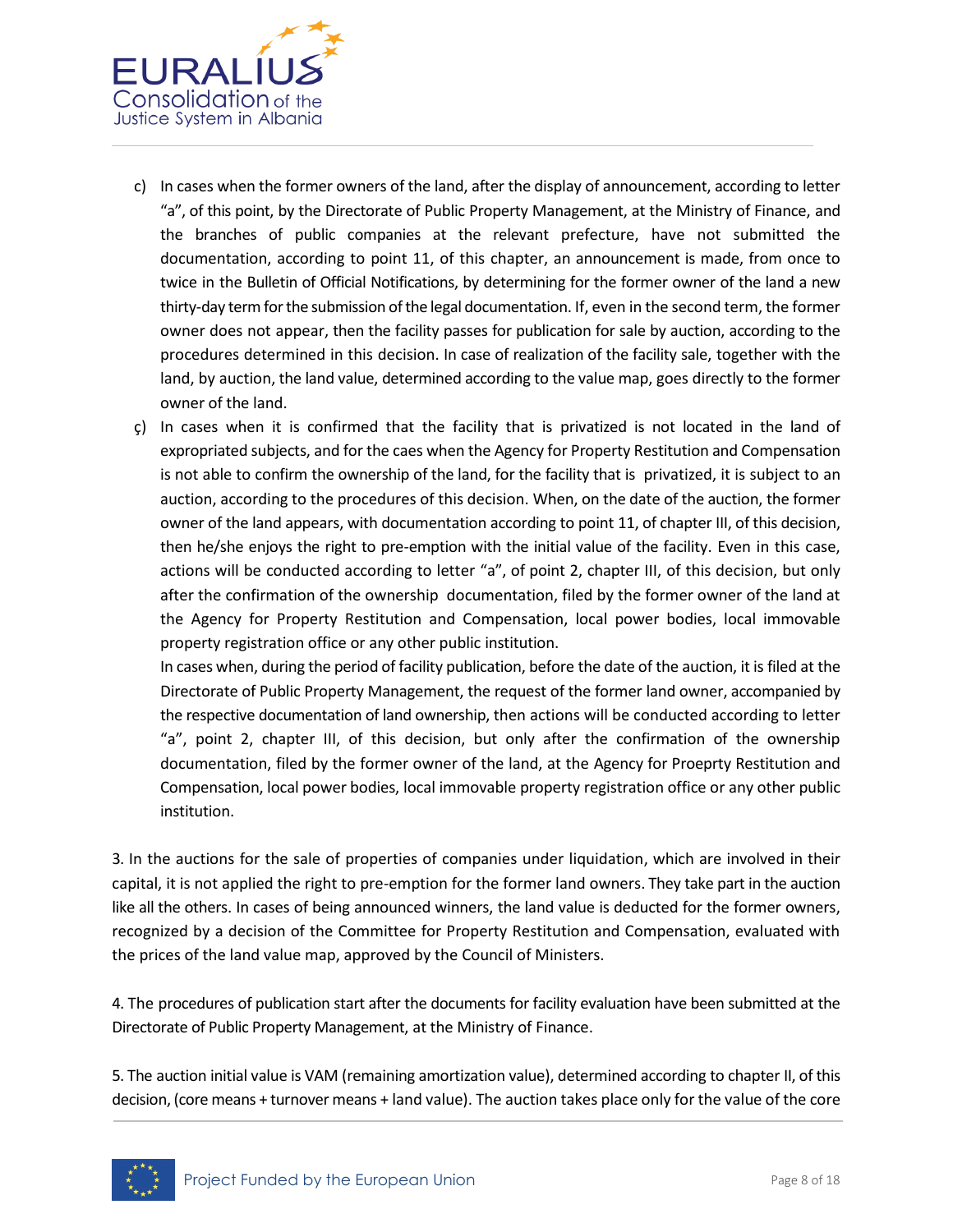

means + land value, while the value of turnover means is added to the value reached at the auction. The sale of the movable property is made only by auction, according to the procedures of this decision.

6. The Directorate of Public Property Management, at the Ministry of Finance, after accepting the documentation for the facility sale, undertakes the relevant steps for its publication and privatization, as follows hereunder:

- a) The publication period lasts 21 (twenty-one) days, from the date of the first publication and it is made in each edition of the Bulletin of Public Notices, within this term. The first publication day is the date determined in the notice that the Directorate of Public Property Management, at the Ministry of Finance, delivers for publication. Within this term, this notice is published once in the Bulletin of Official Notices.
- b) It publishes the list of facilities to be privatized and announces it on the webpage of the Ministry of Finance, with the data for each facility.
- c) It displays, initially, the announcement for the auction in its premises, while the branch of public companies, at the prefecture, display the announcement in its premises, in whose administration the facility is, at the facility and in the premises of the local government body, in whose territory it is the facility to be privatized, according to the data delivered by the Directorate of Public Property Directorate. The branch of public companies, at the prefecture, officially sends, the minutes for the placement of announcements, within the publication term, at the Directorate of Public Property, at the Ministry of Finance.
- 7. The announcement for publication contains the data, as follows hereunder:
	- a) Place, date and time of the auction;
	- b) Denomination and location of the facility that is privatized;
	- c) Initial auction value;
	- ç) General area and area under the facility;
	- d) Name and surname of the land owner, if applicable, etc.

8. The participants in the auction, after the registration of the request at the Ministry of Finance, for the Directorate of the Public Property Management, are entitled to review the evaluation documentation, which is filed at this directorate, and to be introduced with the physical condition of the facility.

9. The Directorate of Public Property Management, at the Ministry of Finance, drafts and archives a minutes, which consists of:

- a) A copy of the bulletin;
- b) A copy of the newspaper announcement;
- c) dates of announcement publications; ç) a copy of the notification on the signboard.

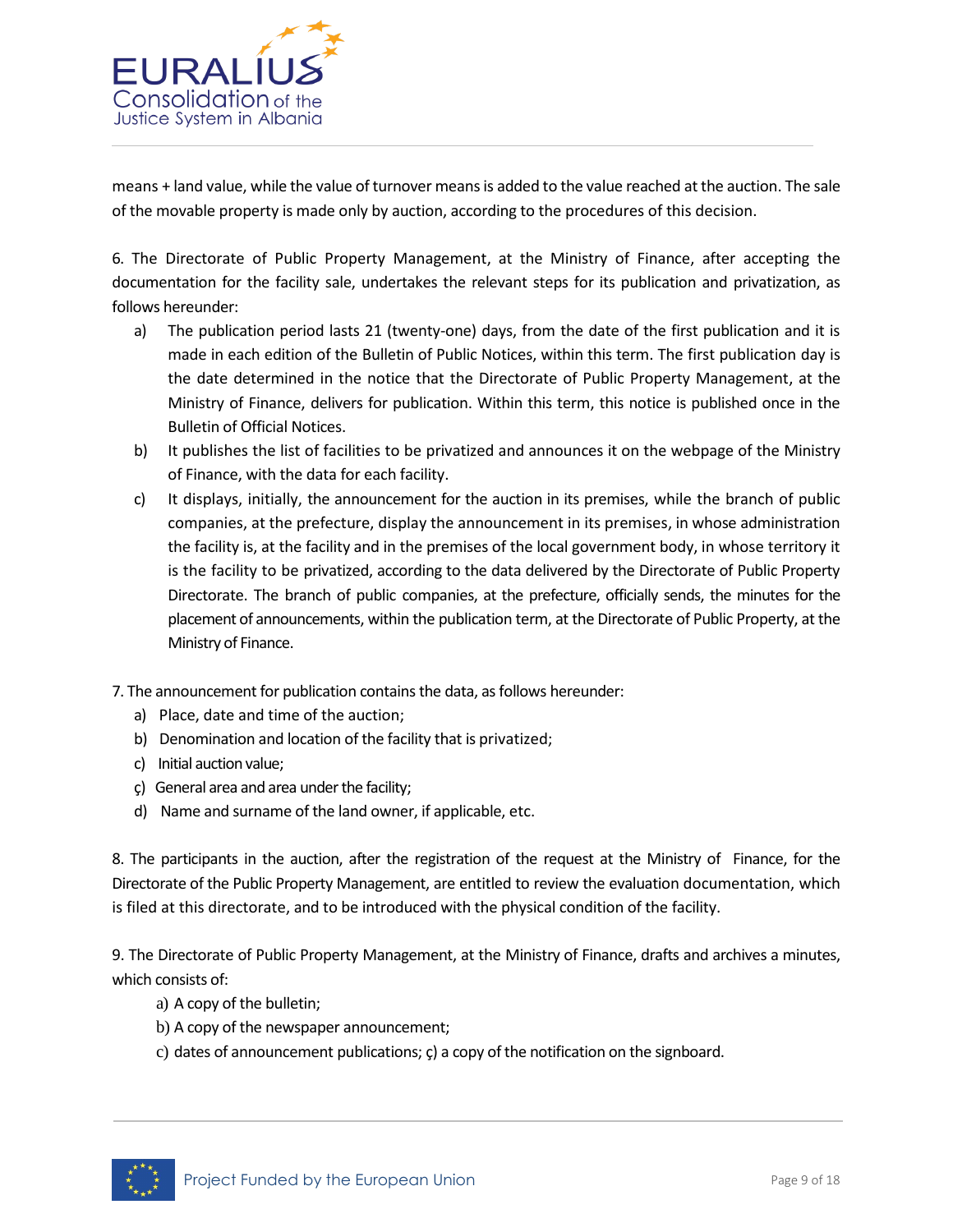

10. The participants in the auction shall submit to the auction commission, at the place, date and time announced, the following documents:

- a) a written request for the purchase of the facility recorded in the protocol of the Ministry of Finance;
- b) the payment receipt or the bank guarantee, certifying the settlement or freezing of 20 (twenty) percent of the initial auction value, in ALL, to the account of the Ministry of Finance.

11. The former owner of the plot of land, regrading the purchase of the enterprise or of the object which lies on it, shall submit at the Directorate of the Public Property Management, in the Ministry of Finance, the following documentation:

- a) the request in writing for the purchase of the object, registered in the protocol of the Ministry of Finance;
- b) the payment statement or the bank guarantee, which verifies the payment, or the freezing of 20 (twenty) per cent of the initial value of the auction, in Albanian Lek, only for the object, in the interest of the Ministry of Finance, at the Directorate of Public Property Management, necessarily, within the time limit of the acceptance of the requests;
- c) the respective decision of the Commission for Property Restitution and Compensation, accompanied with the alignment plan of the property, which stipulates that he is the subject, who is the owner of the land;
- d) the certification of the inheritance, the representation power of attorney, etc. if there is any;
- e) the notary statement, where the heirs of the expropriated subject, who require to exercise the preemption right for the object in the privatization process, shall declare that from the moment when they were provided with the decision of the Commission of Property Restitution and Compensation, they have not benefited compensation in any of the forms provided for in the law. Also, they shall declare that the decision of the former Commission of Property Restitution and Compensation or of the Agency of Property Restitution and Compensation has not changed or has been repealed with an administrative act or final court decision.

12. Providing that the surface of the plot of land recognized or restituted to the former owner of the construction plot of land, lies on over 70 (seventy) per cent, of the surface of the construction plot of land under the object that is privatized, the preemption right lies on all the object, if the other part does not have owners. Otherwise, even though one of the former owners or the co-owners meet the condition stipulated in the first paragraph of this paragraph, and the other part has identified owners of the plot of land, the object is privatized in co-ownership with documented agreement.

Unless a documented agreement is reached between the co-owners, the object shall be subject to the procedures of the auction and the former owners are compensated financially according to the value of the plot of land, evaluated according to the value map.

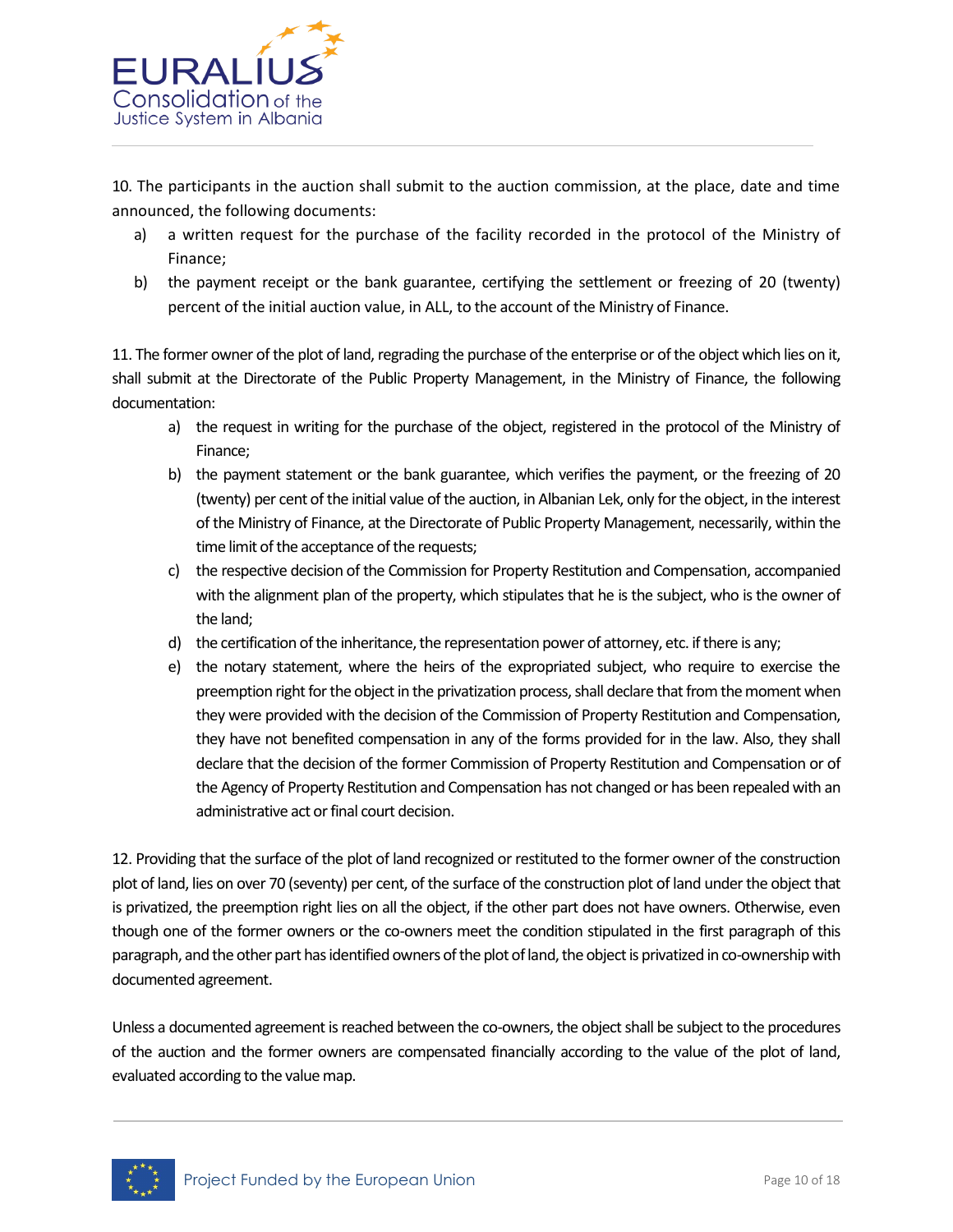

In case there are one or several co-owners, for the object that is privatized, who have a documented agreement and who enjoy the preemption right, but a part of the plot of land, according to the privatization general plan, is not in the property of the confirmed state co-owners, it is acted as follows:

- The Directorate of Public Property Management in the Ministry of Finance offers it to be purchased by the co-owners who enjoy the right of object preemption. In case the former owners state in writing that they do not agree to buy this plot of land, the Directorate of Public Property Management in the Ministry of Finance sends a letter, accompanied with a copy of the general plan, to the Agency of Property Restitution and Compensation for the use of this surface as a compensation fund for the former owners, informing even the ministry responsible for the economy.

13. In the cases when the initial value of the auction of the object decreases, the former owner of the plot of land, to exercise the preemption right, shall make the full payment, according to the initial value and not according to the decreased value.

14. When no request for purchase is submitted for the objects announced for sale with the initial CMV, according to the procedures of this decision, the Directorate of Public Property Management, at the Ministry of Finance, determines another CMV, which is lower than the initial CMV, for the privatization of the object, staring the publication procedures, according to paragraph 6 of this chapter.

- 15. The decrease of the CMV of the objects shall be done according to this categorization:
	- a) for the enterprises and the objects, up to 30 (thirty) per cent;
	- b) for the machineries, equipment, economic inventory, the transport vehicles, the turnover means up to 50 (fifty) per cent. In these cases, the object shall be subject, once again, to all the sale procedures, provided for in this decision.

16. In the cases when there is only one buyer, both in the publication with an initial value as well as in the case when the object is published with a decreased CMV, an announcement with a poster is displayed at the premises where the auction organization procedures shall be carried out, for a ten-day period and within this period of time, a notification is made only once at the Official Notification Bulletin and on the webpage of the Ministry of Finance. After this publication, the Directorate of Public Property Management in the Ministry of Finance, sells the object to the sole buyer, unless there are any other requests for purchase after this publication.

17. The procedures, for the cases provided for in paragraphs 2, 6, 12 and 16 of this decision, start with the approval of the director of the Directorate of Public Property Management, in the Ministry of Finance. Any additional element is a part of the publication.

18. In the cases when the sale is not carried out, the following steps are applied:

a) For the construction objects, which have gone through all the phases of sale and have not been sold, the documentation of the object evaluation shall be turned back from the Ministry of Finance, the

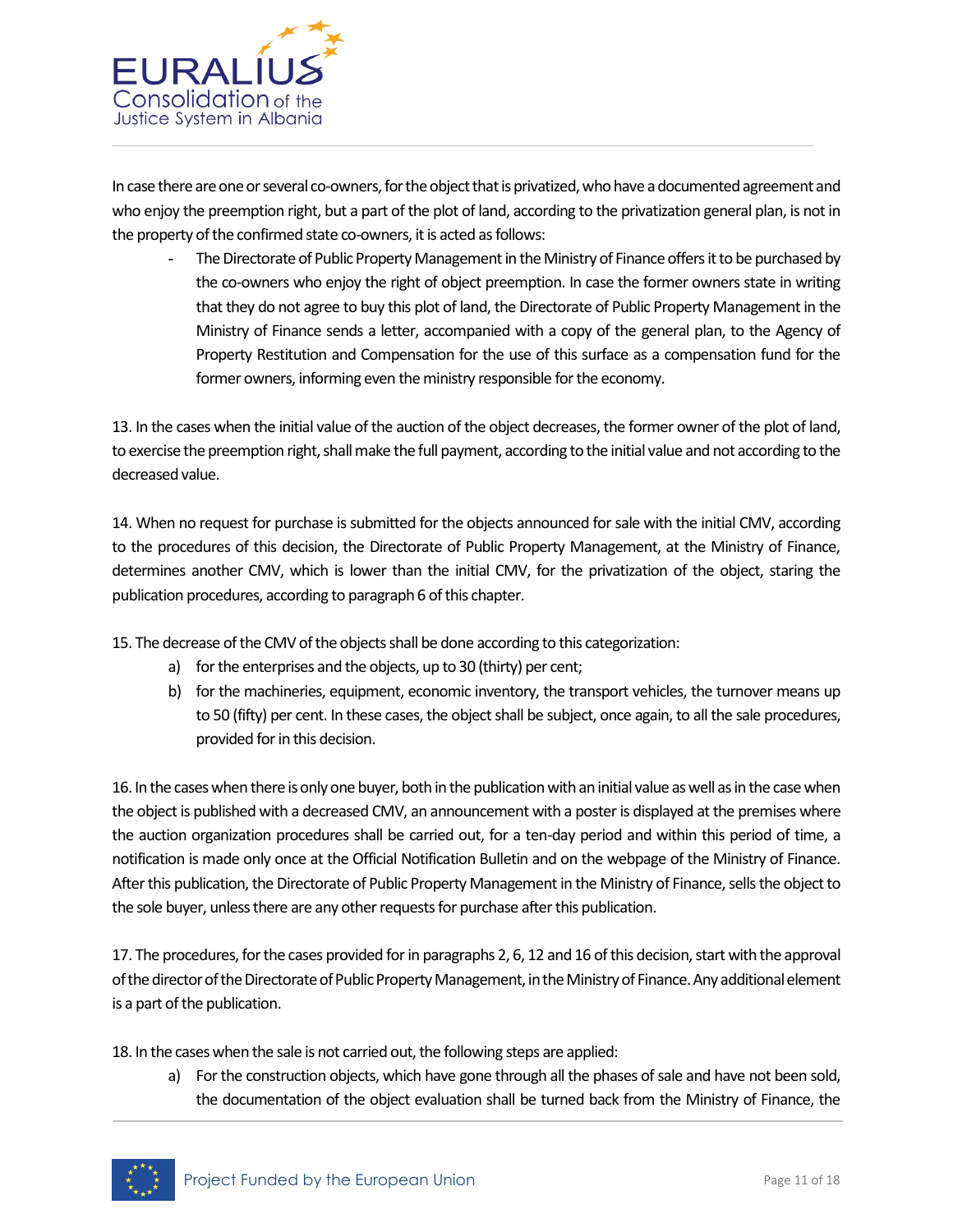

Directorate of Public Property Management, to the ministry responsible for the economy, after 8 (eight) months from the organization of the final phase of the sale. Providing that during this period there are requests in writing for purchasing the object, then the procedure of the final phase of sale is repeated. The ministry responsible for the economy sends the returned documentation to the Agency of Property Restitution and Compensation to be used as the physical compensation fund.

Providing that there are requests in writing by the former owners of the plot of land regarding the object, whose documentation is returned to be used as a physical compensation fund, the ministry responsible for the economy requires to the Agency of Property Restitution and Compensation the return of the evaluation documentation, after the latter makes the verification of the validity of the decision which recognizes the ownership.

b) The machineries, the equipment, the turnover means, the economic inventory, etc., which have not been sold, after the implementation of the sale phases have been applied, according to the initial CMV and according to the decreased CMV, shall be turned back by the Directorate of Public Property Management in the Ministry of Finance, to the branch of the respective public companies, in compliance with law no. 10296, dated 8.7.2010 "On financial management and control" and instruction no. 30, dated 27.12.2011 of the Council of Ministers, "On the management of the assets of the public sector enterprises".

19. The auction commission is chaired by the representative of the structure, which is responsible for the sale of the public property, and is composed of the following members:

- The representative of the body which owns, maintains or has this object under its administrative subordination;
	- The representative of the Ministry of Finance and Economy.

The members of the auction commission shall be equipped with the respective authorization and their participation, on the scheduled date and time, is mandatory.

In case, one of the members of the commission fails to appear on the day notified for the organization of the auction, the other member of the commission, who is present, administers the requests submitted for purchases and the commission notifies another day for the organization of the auction, but not later than 10 (ten) days from the first date notified for the auction. In case, one of the members of the auction commission does not appear even after the second notification, then the Directorate of the Public Property Management in the Ministry of Finance completes the auction commission with one member within the structure of the directorate and orders the organization of the auction.

20. The auction commission has the following duties:

- a) registers, verifies and legitimates the participants in the auction, based on the documentation required (published) preliminarily;
- b) presents the members of the auction commission;
- c) declares the initial value of the auction;

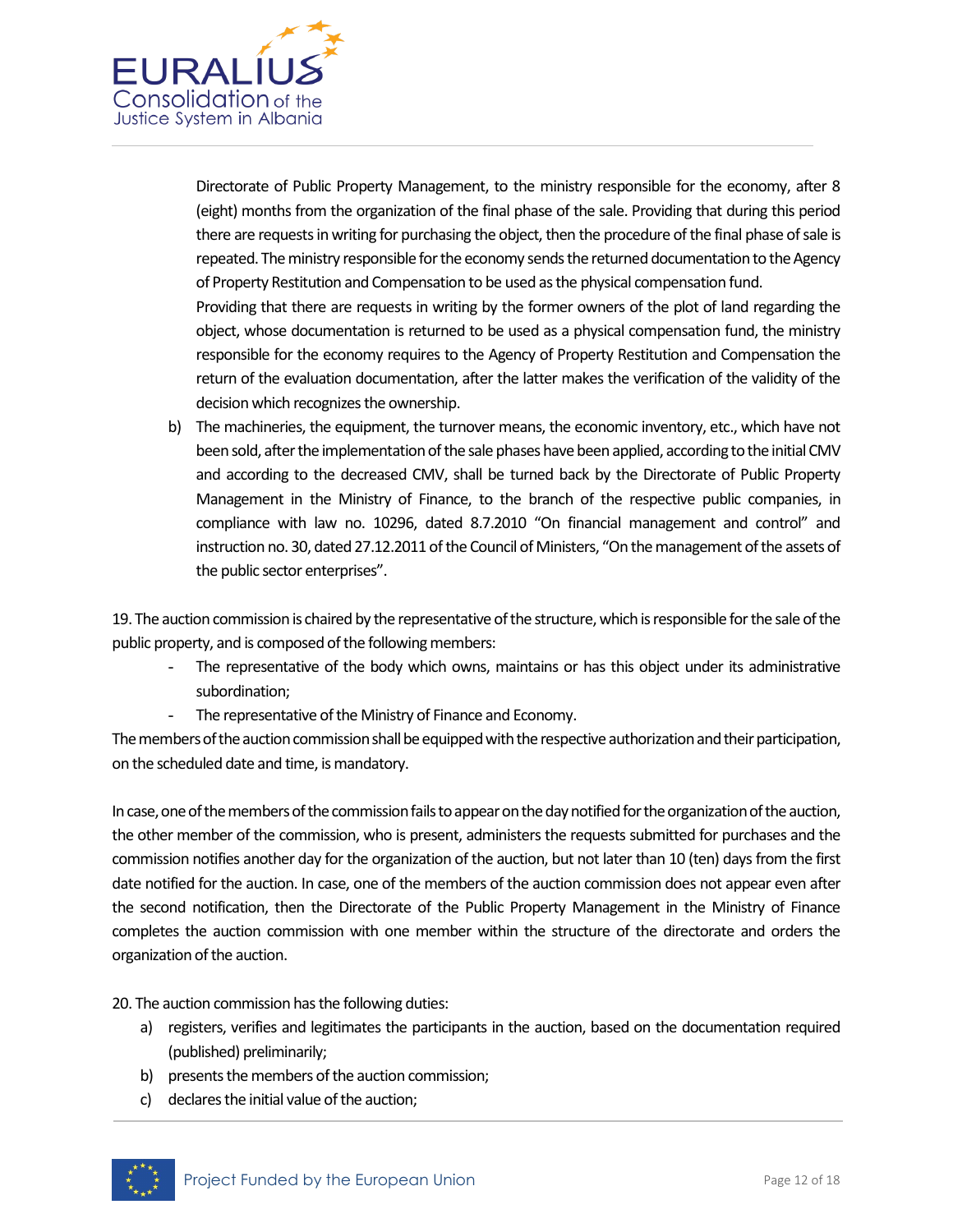

- d) declares the step of the provision of the bids for the initial value, for the participants in the auction;
- e) manages the receipt of the bids;
- f) makes sure that the provision of the bids continue until there are other bids, before the announcement of the winner;
- g) announces that the last person, who declares the highest price, is the winner of the auction.

21. The auction commission drafts the minutes, which shall contain:

- a) the registration of the identity of the participants in the auction according to the identity card, the certificate of civil registration or the representation power of attorney;
- b) the names of the member of the auction commission;
- c) the declaration of the auction in initial value;
- d) the declaration of the step of bid provision for the initial value, for the participants in the bid;
- e) the announcement that the last person, who declares the highest price, is the winner of the auction.

The auction commission shall make sure that the provision of the bids continue until there are other bids, before the announcement of the winner.

The minutes of the auction shall be signed by the members of the commission and the participants in the auction.

22. 20 (twenty) per cent of the initial value, frozen preliminarily, shall be returned to the other participants in the auction, apart from the winner. 20 (twenty) per cent of the initial value, frozen for the participation in the auction shall not be returned to the participant in the auction, who withdraws from the auction without providing any bid for the value of the object announced for sale.

23. The person who has won the right to buy the object, through the auction, or the preemption right, is provided with the authorization for the ownership transfer by the Directorate of Public Property Management in the Ministry of Finance, which stipulates clearly the obligation of the buyer.

24. The buyer, within 30 (thirty) days from the date of the organization of the auction, is compelled to make the payment only in Albanian Lek, or the remaining part, according to the price reached in the auction for the object and the plot of land.

The former owners of the plot of land, who have been announced as the winners with the preemption right for the object or the enterprise that is privatized, within 30 (thirty) days from the date of the issuance of the authorization for ownership transfer, by the Directorate of Public Property Management in the Ministry of Finance, are compelled to make the payment of the remaining value of the main objects and means, with securities and privatization bono.

In the cases when the 30 (thirty)-day time limit of the full value of the object along with the plot of land is not respected for justified objective reasons, upon the authorization of the Director of the Public Property Management, the time limit shall be extended, but not longer than 15 (fifteen) days from the expiration of the 30-day time limit.

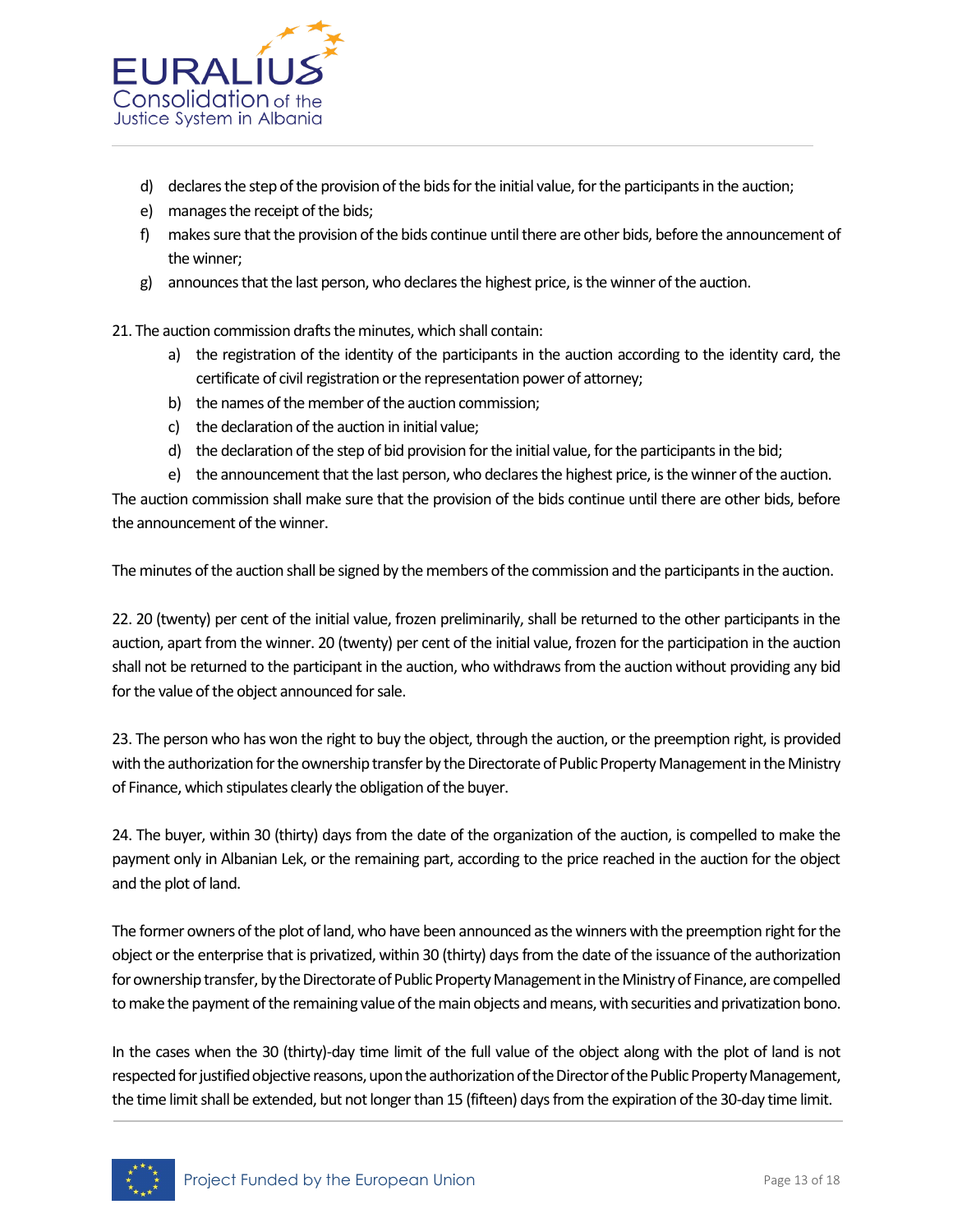

25. The incomes realized through the sale shall be separated as follows:

- a) For the sale of the object (main equipment, turnover means, etc.):
- I. 5 (five) per cent of the sale value shall be transferred to the Ministry of Finance;
- II. 30 (thirty) per cent of the sale value shall be transferred to the ministry responsible for the economy;
- III. 65 (sixty-five) per cent of the sale value shall be transferred to the state budget.
- b) For the sale of the plot of land, 100 (a hundred) per cent of the sale value shall be transferred to the state budget, apart from the cases when the former owner of the plot of land has been identified. In these cases, letter "c', paragraph 2 chapter III of this decision shall be applied.

26. If the person who has won the right to buy the object does not pay with 30 (thirty) days, the remaining part of the price reached in the auction (unless otherwise provided for in this decision), as the winner of the auction, he loses the right of buying and participating on the auction that will be held for the resale of this object. The frozen payment of 20 (twenty) per cent for the participation in the fair, shall not be returned. The object shall be reannounced for sale, applying the publication procedures from the beginning, according to this decision.

If the former owner of the plot of land who has gained the right to buy the object does not pay the remaining part of the price within 30 (thirty) days from the date of the issuance of the authorization, then the frozen payment of 20 (twenty) per cent for the participation in the purchase, shall not be returned to him. The object shall be reannounced for sale, applying the publication procedures from the beginning, according to paragraph 2 Chapter III of this decision.

27. After the full value of the object is paid (the object along with the plot of land for the sales via the auction), the Directorate of Public Property Management in the Ministry of Finance and the director of the enterprise (or their authorized representatives and the representatives of the body own, maintains or has the object under the administrative subordination) are compelled to sign he sale contract with the private buyers. The submission of the object is done in a compulsory way by the director of the enterprise, his representative or the representative of the body which owns, preserves and has the object under the administrative subordination as well as by the representative of the Directorate of Public Property Management in the Ministry of Finance in the presence of the buyer. The submission minutes shall be a component of the sale contract.

28. The contracts signed by the representative of the former National Privatization Agency and its branches in the districts, for the objects or the enterprises privatized over the years, with the representative of the enterprise and the first buyers of the object or of the enterprise, but not pursuant to the way provided for by the laws (before the notary), for the cases when the enterprise does not exist, shall be carried out by the Directorate of Public Property Management in the Ministry of Finance and the buyers, upon the condition that no transcriptions are made for these objects or enterprises with third parties at the local offices of the immovable property registration, confirmed by the latter and when the documentation, which is found in the archives of this directorate, is accurate.

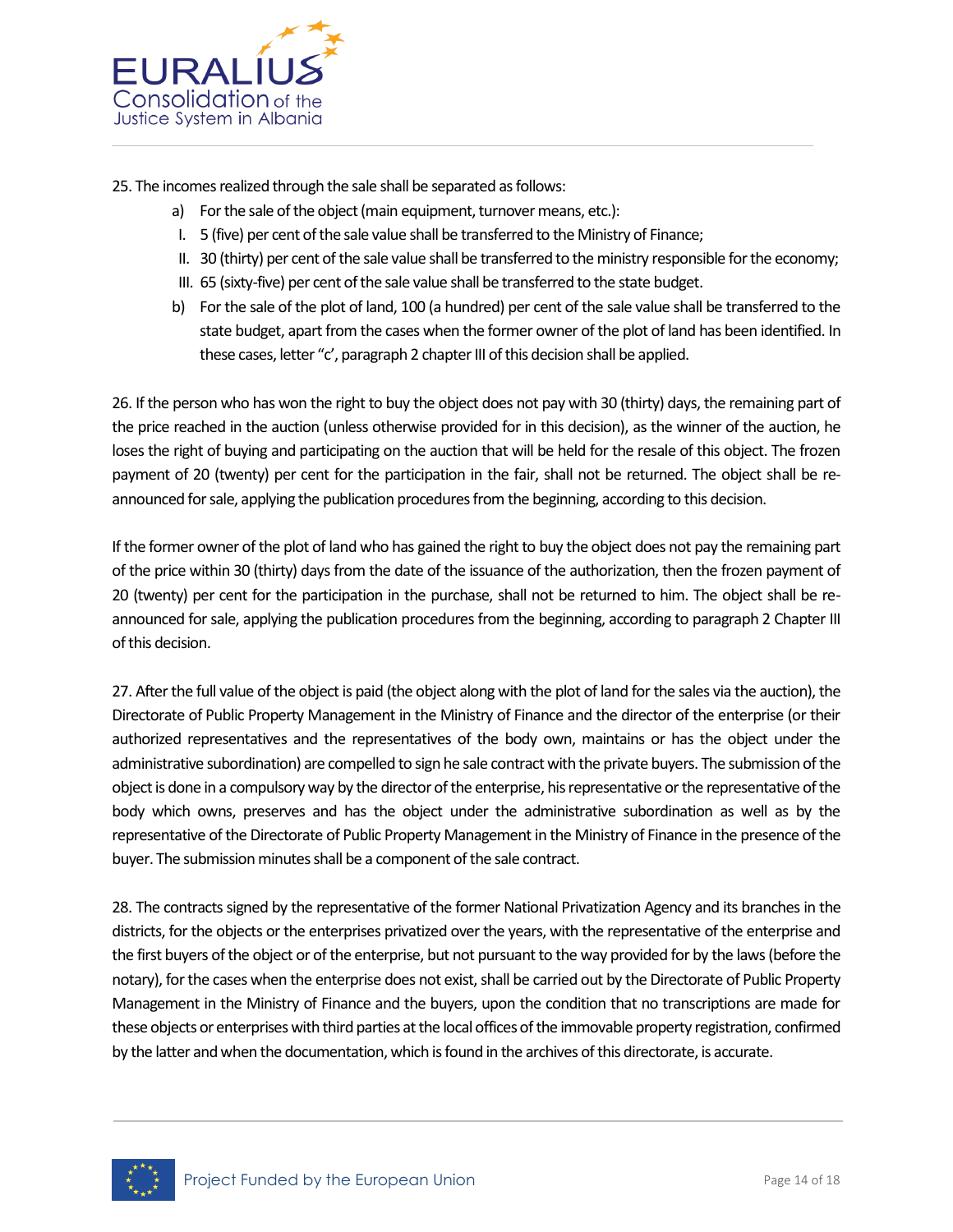

When the enterprise exists, the contract shall be done by the director of the enterprise and the buyer, before the notary.

Also, the Directorate of Public Property Management in the Ministry of Finance carries out the same procedure even for the sale contracts of the plots of lands privatized by the former National Privatization Agency and its branches in the districts.

29. In the cases when the former National Privatization Agency and its branches in the districts have carried out all the legal procedures for the privatization of the state objects or enterprises, according to the full documentation that is found in the archive of the Directorate of Public Property Treatment (the evaluation file, the auction, or the preemption right, the authorization for ownership transfer, the full payment, etc.) but due to different reasons, the sale contract could not be finalized, and when the enterprise which used to administer the object does not exist, the Directorate of Public Property Management in the Ministry of Finance, the chairman of the public company branch in the respective prefecture and the buyer sign the sale contract, according to the legislation into force.

30. Renting and capital transferring of the objects, published to be for sale, are not permitted.

31. The ministry responsible for the economy shall be notified, through a statistical report, regarding the sales made by the Directorate of Public Property Management in the Ministry of Finance, on the 20<sup>th</sup> of every month.

32. The state properties, provided through a rent or emphytousee contract, with a surface over 500 (five hundred) square metre, given directly by the Directorate of Public Property Management in the Ministry of Finance to the contractor, in case the value of the investment made by him is over 150 (a hundred and fifty) per cent of the value of the plot of land, and when the subject does not have obligations towards the state, according to the rent contract. Upon the completion of this condition, the minister responsible for the economy orders the continuation of the procedures for the privatization of the object, according to the stipulations of this decision.

In the cases when the object that has been rented or taken with emphytousee, has been demolished completely and a completely new object has been constructed on its plot of land, or in the cases when the changes, extensions or several destructions (approved with the respective legal acts) have been made in the rented object or in the object taken with emhytousee, which cause difficulties for the real evaluation of the object, as the later has been altered, the evaluation of the rented object or of the one taken with emphytousee as well as the general plan shall be made based on the economic-technical documentation possessed by the state institution which administeres the object, based on any other potential documentation which may serve to this evaluation and based on the contract of the rent/emphytousee and the respective documentation attached to it (general plan, the submission minutes, the photos of the object at the moment it is rented, etc.).

For the tenants who buy from the Directorate of Public Property Management, in the Ministry of Finance, the state object (building + the technological line, machineries and equipment), which used to be rented, in the cases when the investment value is over 150 (a hundred and fifty) per cent of the plot of land value, the liquidation of the value

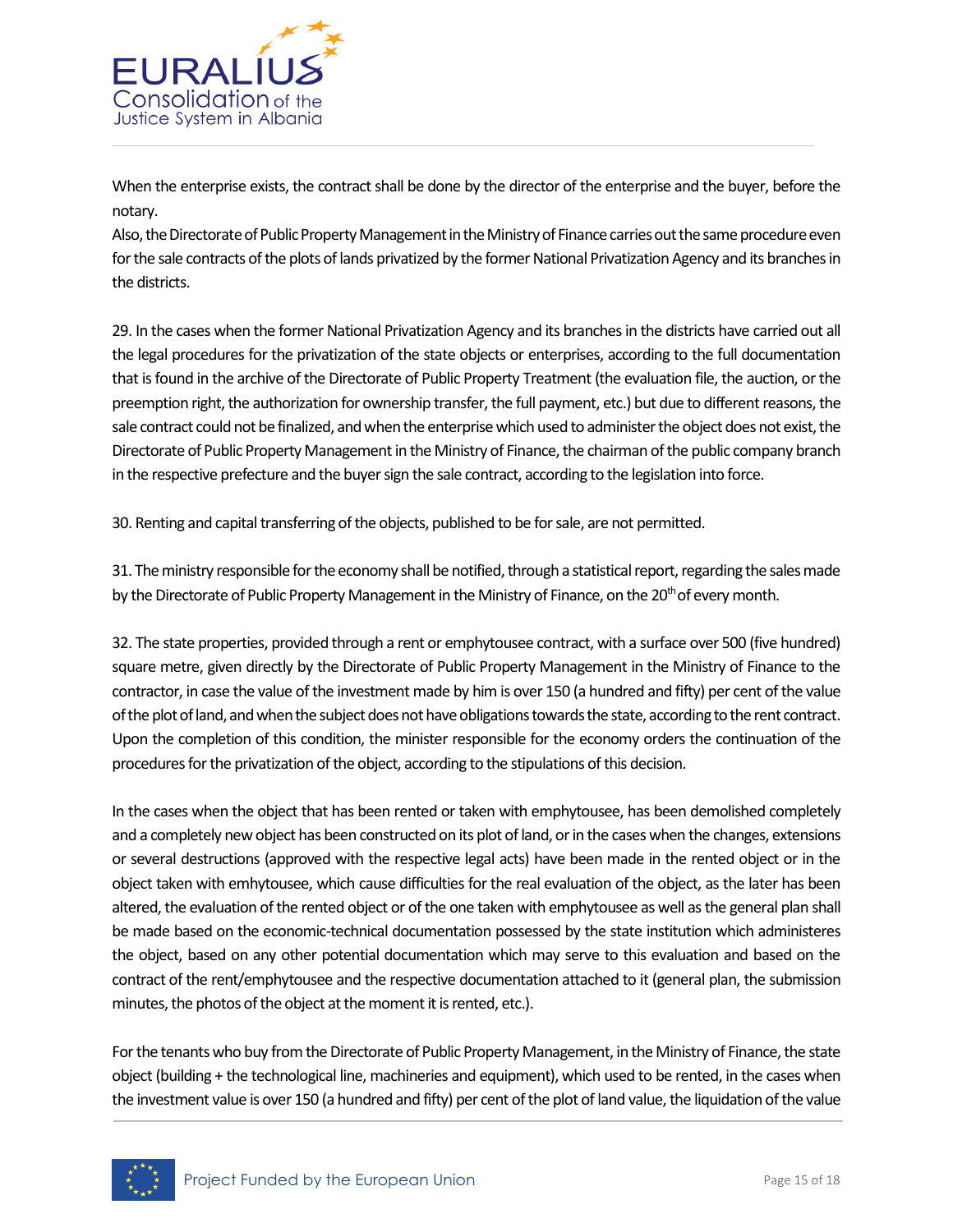

of the object (building + the technological line, machineries and equipment) shall be made up to 80 (eighty) per cent of its value with privatization bono or with privatization Albanian Lek, according to the request in writing filed at the Ministry of Finance (Directorate of Public Property Treatment) by the buyer of the object. The payment of the plot of land value on the rented state assets or given with emphytousee shall be made only in Albanian Lek.

In the cases when the object has a former plot of land owner, the value of the plot of land according to the stipulations made in the privatization file shall be transferred to the owner for compensation.

33. When the minister responsible for the economy orders the inclusion in the privatization procedure of the enterprise, company and institution which has provided premises to be rented or to be given with emphytousee, in a surface of over 500 (five hundred) square metres, or orders the inclusion in the privatization procedure of the rented object, over 500 (five hundred) square metres, before the termination of the rent contract, in the publication for its sale, the existence of the rent/emphytousee contracts signed with this object shall be notified.

The buyer shall be compelled to respect the contract conditions up to the termination of its time limit.

### **IV. DUTIES AND RIGHTS FOR THE ENFORCEMENT OF THIS DECISION**

1. The representative of the Directorate of Public Property Management in the Ministry of finance, the director of the enterprise or its representative, and the representative of the body which owns, maintains or has the object under administrative subordination are compelled to finalize the submission with the minutes, of the object that is privatized, within 45 (forty-five) days from the date of the issuance of the authorization by the Directorate of Public Property Management in the Ministry of Finance.

2. Regarding the physical differences encountered between the evaluation period and the one of the submission of the object or enterprise, the minutes is kept in the presence of the director of the enterprise or his representative and the representative of the body which owns, maintains or has under its administrative subordination the object, highlighting the physical differences and the reasons of the establishment. The submission minutes is signed by the representative of the Ministry of Finance, the Directorate of the Public Property Management, the representative of the institution which administers the object and the winner of the right for buying it. This minutes serves as the submission act of the property.

3. The Directorate of Public Property Management in the Ministry of Finance notifies the respective administrative institution for the differences that have resulted according to the submission minutes requesting the identification of the responsibility, their compensation and when necessary, their criminal prosecution.

4. The sale of the plot of land is a part of the sale contract of the enterprise or of the object and the payment of the plot of land price shall be made only in Albania Lek.

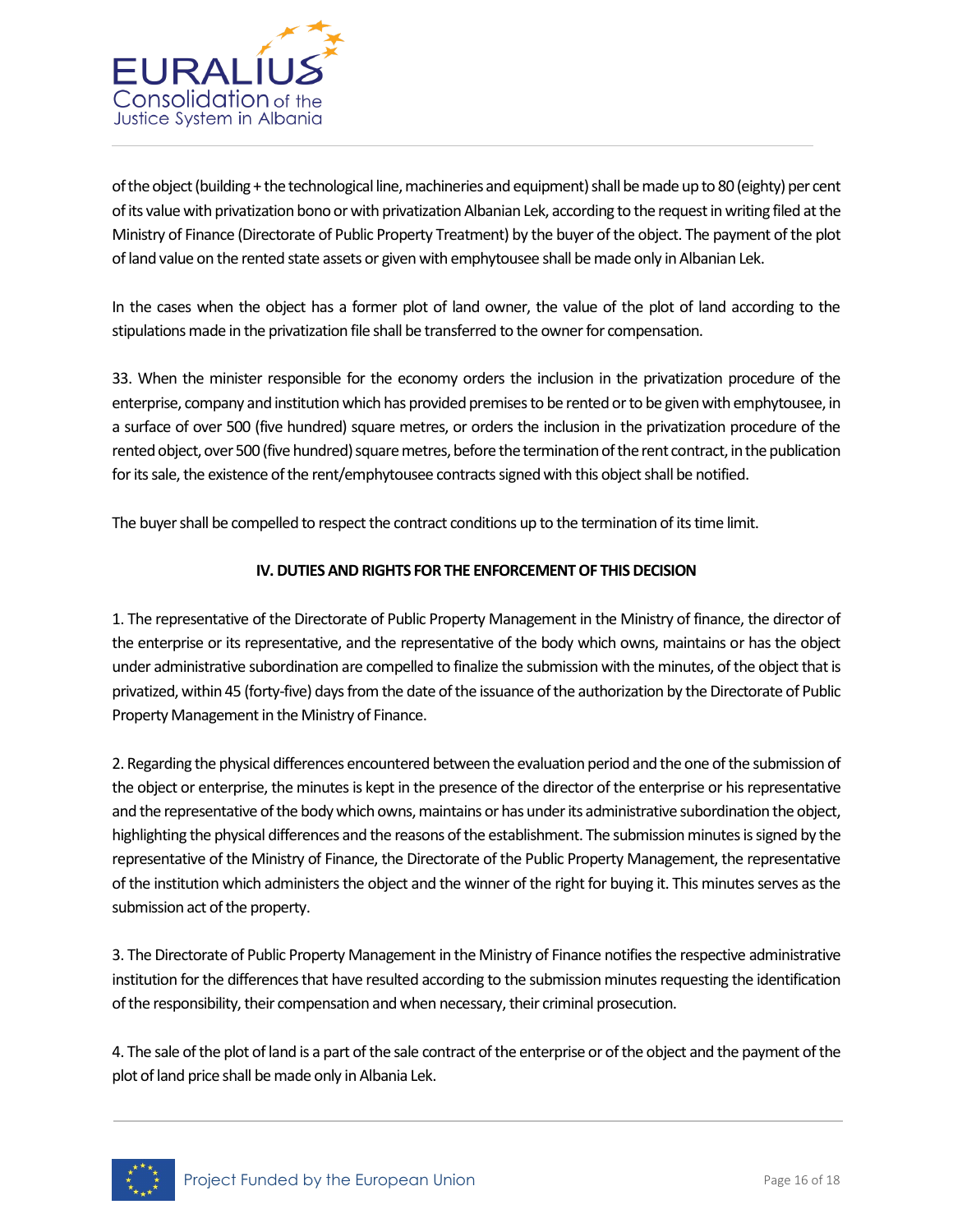

5. In the cases when there are difficulties in the submission of the object, upon the authorization of the director of the Directorate of Public Property Management in the Ministry of Finance, the 45-day time limit is extended. In the cases when for the purchase of the object, the winners are the co-owners with the preemption or auction right and in the case when the contract is signed, one of the co-owners refuses to sign the sale contract, then the provisions stipulated in the Civil Code of the Republic of Albania are enforced.

6. The signed minutes shall be submitted to the Directorate of Public Property Management in the Ministry of Finance. The Ministry of Finance returns the missing amount to the buyer based on the justified differenced noticed in the respective minutes. The representative of the Directorate of Public Property Management in the Ministry of Finance, the director of the enterprise or his representative, the representative of the body which owns, maintains and has the object, which is privatized, under its administration are entitled to get experts for the submission of the state property when the enterprise has continued the activity and when physical absences are noticed in the inventory unit. During the submission process, any buyer is entitled to participate or to authorize his representative.

7. When the buyer has won the right to buy the state property through the auction and when there are differences in the submission of the object, the return value of the differences is the value of the physical absences, which result according to the CMV multiplied with the measure of the increase of the auction value compared with the initial value of the auction for the sold object. This amount is returned to the buyer upon the order of the minister of Finance.

8. The Directorate of Public Property Management in the Ministry of Finance shall realize even the privatization (sale) of the non-financial, financial assets of the borrowing companies according to Chapter III, of this decision.

The borrowing companies send the documentation on the evaluation of the assets to the Directorate of Public Property Management of the Ministry of Finance.

9. Regarding the sale contracts, declared as invalid upon the final court decision, which turn the parties to the previous condition, the re-evaluation procedures for the object along with the plot of land shall be made according to chapter II of this decision and the legislation into force for privatization.

10. The privatization procedures of the objects or enterprises, started by the former Directorate of Public Property Administration and Sale in the Ministry of Finance, which are in the phase of the payment of the value of 20 (twenty) per cent, for the participation in the purchase as well as of the payment of 80 (eighty) per cent of the rest of the object price or of the auction price as well as of the objects for which the full payment of the object price or of the auction price has finished, shall be completed according to this decision.

11. Pursuant to this decision, the procedures for the evaluation of the documentation of the objects which are found in the ministry responsible for the economy and in the Directorate of Public Property Management shall be included,